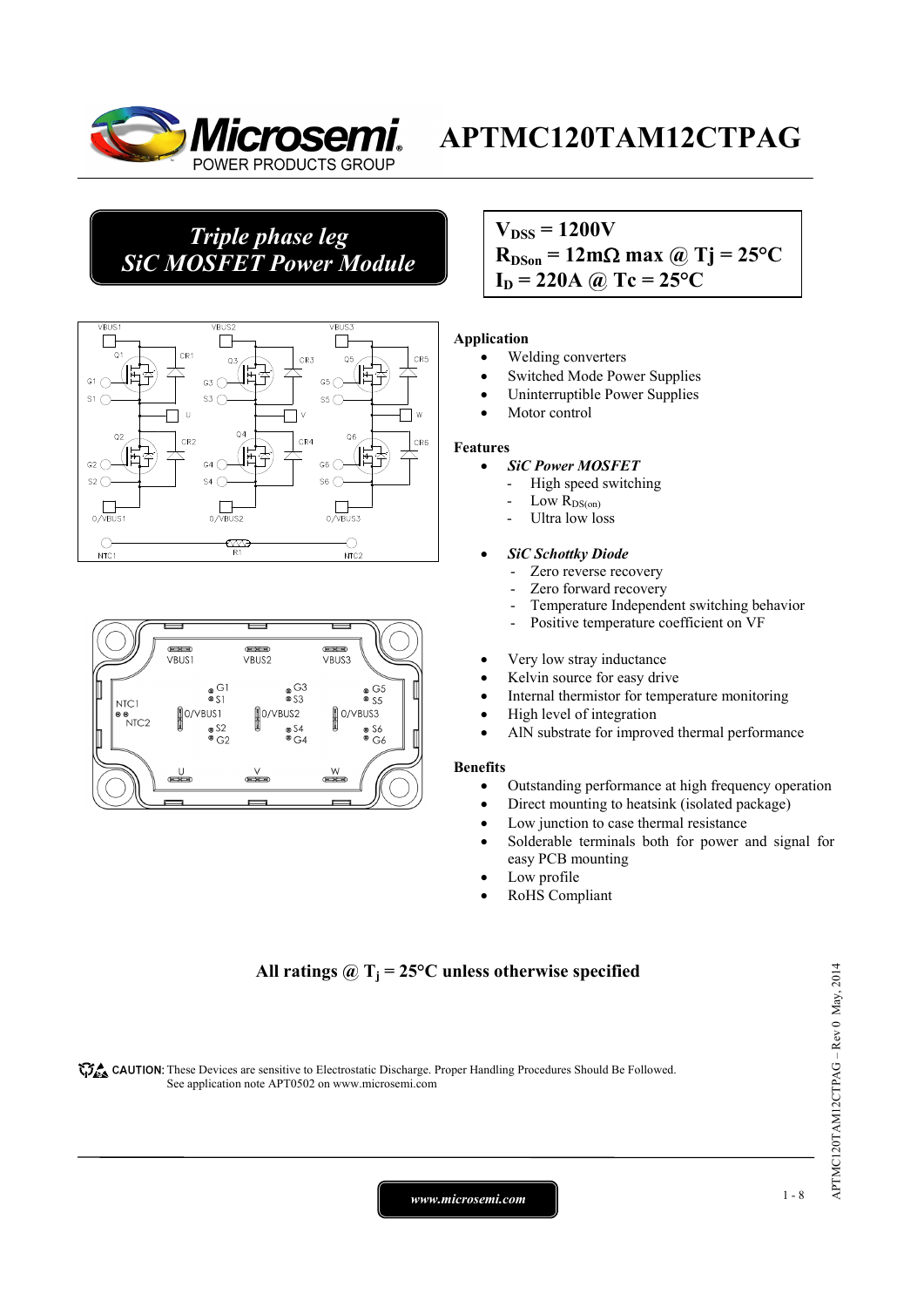

### **Absolute maximum ratings** (per SiC MOSFET)

| <b>Symbol</b>   | Parameter                    |                      | Max ratings | Unit      |
|-----------------|------------------------------|----------------------|-------------|-----------|
| $V_{DSS}$       | Drain - Source Voltage       |                      | 1200        |           |
|                 | Continuous Drain Current     | $T_c = 25^{\circ}C$  | 220         |           |
| $I_D$           |                              | $T_c = 80^{\circ}$ C | 165         | A         |
| I <sub>DM</sub> | Pulsed Drain current         |                      | 440         |           |
| $V_{GS}$        | Gate - Source Voltage        |                      | $-10/25V$   |           |
| $R_{DSon}$      | Drain - Source ON Resistance |                      | 12          | $m\Omega$ |
| $P_D$           | Maximum Power Dissipation    | $T_c = 25^{\circ}C$  | 925         | W         |

### **Electrical Characteristics** (per SiC MOSFET)

| <i>Symbol</i> | <i><b>Characteristic</b></i>    | <b>Test Conditions</b>           |                     | Min | 'vn | Max | Unit      |
|---------------|---------------------------------|----------------------------------|---------------------|-----|-----|-----|-----------|
| $I_{DSS}$     | Zero Gate Voltage Drain Current | $V_{GS} = 0V$ , $V_{DS} = 1200V$ |                     |     | 300 | μA  |           |
| $R_{DS(on)}$  | Drain – Source on Resistance    | $V_{GS} = 20V$                   | $T_i = 25^{\circ}C$ |     |     |     |           |
|               |                                 | $I_D = 150A$                     | $T_i = 150$ °C      |     | 14  |     | $m\Omega$ |
| $V_{GS(th)}$  | Gate Threshold Voltage          | $V_{GS} = V_{DS}$ , $I_D = 30mA$ |                     |     | 2.4 |     |           |
| $I_{GSS}$     | Gate – Source Leakage Current   | $V_{gs} = 20 V$ , $V_{ps} = 0V$  |                     |     |     | .8  | uА        |

### **Dynamic Characteristics** (per SiC MOSFET)

| <i>Symbol</i>       | <i><b>Characteristic</b></i>        | <b>Test Conditions</b>                                                                                                             |                | Min | $\mathcal{I}yp$ | <b>Max</b> | Unit               |
|---------------------|-------------------------------------|------------------------------------------------------------------------------------------------------------------------------------|----------------|-----|-----------------|------------|--------------------|
| $C_{iss}$           | <b>Input Capacitance</b>            | $V_{GS} = 0V$                                                                                                                      |                |     | 8.4             |            |                    |
| $C_{\rm oss}$       | <b>Output Capacitance</b>           | $V_{DS} = 1000V$                                                                                                                   |                |     | 0.66            |            | nF                 |
| $C_{\text{rss}}$    | Reverse Transfer Capacitance        | $f = 1MHz$                                                                                                                         |                |     | 0.045           |            |                    |
| $Q_{\rm g}$         | Total gate Charge                   | $V_{GS} = -5/+20V$                                                                                                                 |                |     | 483             |            | nC                 |
| $Q_{gs}$            | Gate – Source Charge                | $V_{Bus} = 800V$                                                                                                                   |                |     | 138             |            |                    |
| $Q_{gd}$            | Gate – Drain Charge                 | $I_D = 150A$                                                                                                                       |                |     | 150             |            |                    |
| $T_{d(on)}$         | Turn-on Delay Time                  | $V_{GS} = -5/+20V$<br>$V_{Bus} = 800V$<br>$I_D = 150A$ , $T_J = 150^{\circ}C$<br>$R_L = 5.3\Omega$ ; $R_{\text{Gext}} = 6.7\Omega$ |                |     | 35              |            |                    |
| $T_r$               | Rise Time                           |                                                                                                                                    |                |     | 40              |            | ns                 |
| $T_{d(\text{off})}$ | Turn-off Delay Time                 |                                                                                                                                    |                |     | 150             |            |                    |
| $T_f$               | Fall Time                           |                                                                                                                                    |                |     | 70              |            |                    |
| $E_{on}$            | Turn on Energy                      | <b>Inductive Switching</b><br>$V_{GS} = -5/+20V$<br>$V_{\text{Bus}} = 600V$                                                        | $T_i = 150$ °C |     | 3.3             |            | mJ                 |
| $E_{\rm off}$       | Turn off Energy                     | $I_D = 150A$<br>$R_{\text{Gext}} = 6.7\Omega$                                                                                      | $T_i = 150$ °C |     | 1.8             |            |                    |
| $R_{Gint}$          | Internal gate resistance            |                                                                                                                                    |                |     | $\overline{2}$  |            | Ω                  |
| $R_{thJC}$          | Junction to Case Thermal Resistance |                                                                                                                                    |                |     |                 | 0.135      | $\rm ^{\circ} C/W$ |

### **Source - Drain diode ratings and characteristics** (per SiC MOSFET)

|                 | Symbol Characteristic    | <b>Test Conditions</b>                                                     | Min | Tvp | Max | <b>Unit</b>  |
|-----------------|--------------------------|----------------------------------------------------------------------------|-----|-----|-----|--------------|
| $V_{SD}$        | Diode Forward Voltage    | $V_{GS} = -5V$ , $I_{SD} = 75A$                                            |     | 3.3 |     | $\mathbf{V}$ |
|                 |                          | $V_{GS} = -2V$ , $I_{SD} = 75A$                                            |     | 3.1 |     |              |
| $t_{rr}$        | Reverse Recovery Time    | $I_{SD} = 150A$ ; $V_{GS} = -5V$<br>$V_R = 800V$ ; $di_F/dt = 3000A/\mu s$ |     | 45  |     | ns           |
| $Q_{rr}$        | Reverse Recovery Charge  |                                                                            |     | 1.2 |     | $\mu C$      |
| 1 <sub>rr</sub> | Reverse Recovery Current |                                                                            |     | 40  |     |              |

APTMC120TAM12CTPAG-Rev 0 May, 2014 APTMC120TAM12CTPAG – Rev 0 May, 2014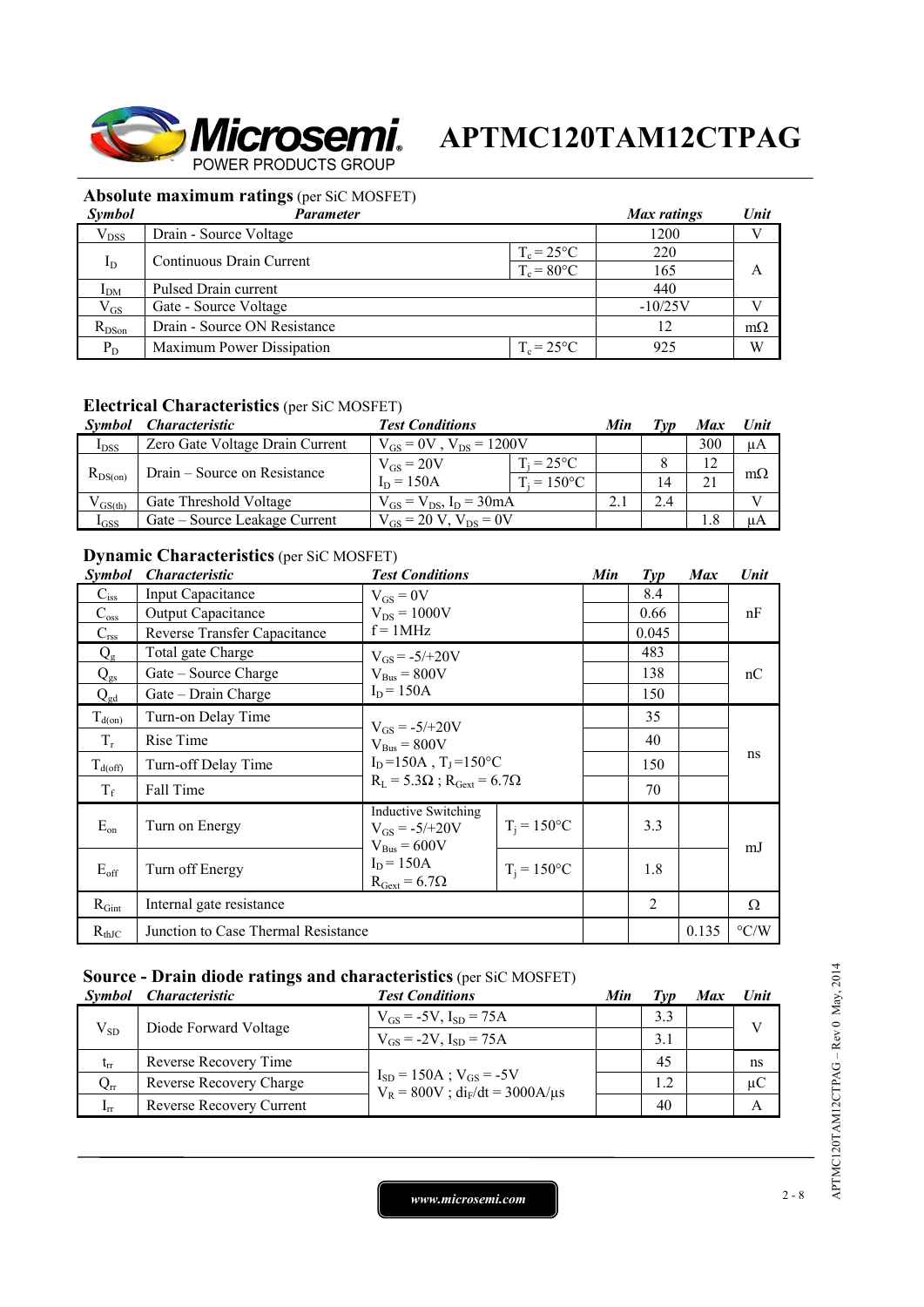

|               | SiC schottky diode ratings and characteristics (per SiC diode) |                                                        |                     |     |                |            |                    |
|---------------|----------------------------------------------------------------|--------------------------------------------------------|---------------------|-----|----------------|------------|--------------------|
| Symbol        | <b>Characteristic</b>                                          | <b>Test Conditions</b>                                 |                     |     | $\mathit{Typ}$ | <b>Max</b> | Unit               |
| $V_{RRM}$     | Peak Repetitive Reverse Voltage                                |                                                        |                     |     |                | 1200       | V                  |
|               |                                                                |                                                        | $T_i = 25$ °C       |     | 100            | 515        |                    |
| $I_{RRM}$     | $V_R = 1200V$<br>Reverse Leakage Current                       | $T_i = 175$ °C                                         |                     | 483 | 1920           | μA         |                    |
| $I_F$         | DC Forward Current                                             |                                                        | $Tc = 125^{\circ}C$ |     | 50             |            | A                  |
|               | Diode Forward Voltage                                          | $I_F = 50A$                                            | $T_i = 25^{\circ}C$ |     | 1.6            | 1.8        | V                  |
| $V_{\rm F}$   |                                                                |                                                        | $T_i = 175$ °C      |     | 2.3            | 2.7        |                    |
| $Q_{C}$       | <b>Total Capacitive Charge</b>                                 | $I_F = 50A$ , $V_R = 1200V$<br>$di/dt = 500A/\mu s$    |                     |     | 170            |            | nC                 |
| $\mathcal{C}$ |                                                                | $f = 1$ MHz, $V_R = 200V$<br>$f = 1$ MHz, $V_R = 400V$ |                     |     | 320            |            |                    |
|               | Total Capacitance                                              |                                                        |                     |     | 230            |            | pF                 |
| $R_{th,IC}$   | Junction to Case Thermal Resistance                            |                                                        |                     |     |                | 0.45       | $\rm ^{\circ}$ C/W |
|               |                                                                |                                                        |                     |     |                |            |                    |

## **Temperature sensor NTC** (see application note APT0406 on www.microsemi.com).

| Symbol                 | <i>Characteristic</i>    |                | Min | $T_{VD}$ | Max | Unit          |
|------------------------|--------------------------|----------------|-----|----------|-----|---------------|
| $R_{25}$               | Resistance $(a)$ 25°C    |                |     | 50       |     | $k\Omega$     |
| $\Delta R_{25}/R_{25}$ |                          |                |     |          |     | $\frac{0}{0}$ |
| $B_{25/85}$            | $\Gamma_{25}$ = 298.15 K |                |     | 3952     |     |               |
| $\Delta B/B$           |                          | $T_c = 100$ °C |     |          |     | $\frac{0}{0}$ |

$$
R_T = \frac{R_{25}}{\exp\left[B_{25/85}\left(\frac{1}{T_{25}} - \frac{1}{T}\right)\right]}
$$
 T: Thermistor temperature

## **Thermal and package characteristics**

| <i>Symbol</i> | <i><b>Characteristic</b></i>                                        |             |                   | Min   | <b>Max</b>    | Unit            |
|---------------|---------------------------------------------------------------------|-------------|-------------------|-------|---------------|-----------------|
| $V_{ISOL}$    | RMS Isolation Voltage, any terminal to case $t = 1$ min, $50/60$ Hz |             |                   |       |               | V               |
| $T_{\rm J}$   | Operating junction temperature range                                |             | <b>SiC MOSFET</b> | $-40$ | 150           |                 |
|               |                                                                     |             | SiC diode         | $-40$ | 175           |                 |
| $T_{JOP}$     | Recommended junction temperature under switching conditions         |             |                   |       | $T_1$ max -25 | $\rm ^{\circ}C$ |
| $T_{STG}$     | <b>Storage Temperature Range</b>                                    |             |                   |       | 125           |                 |
| $T_C$         | <b>Operating Case Temperature</b>                                   | $-40$       | 100               |       |               |                 |
| Torque        | Mounting torque                                                     | To heatsink | M6                |       |               | N.m             |
| Wt            | Package Weight                                                      |             |                   |       | 250           | g               |

*www.microsemi.com* 3-8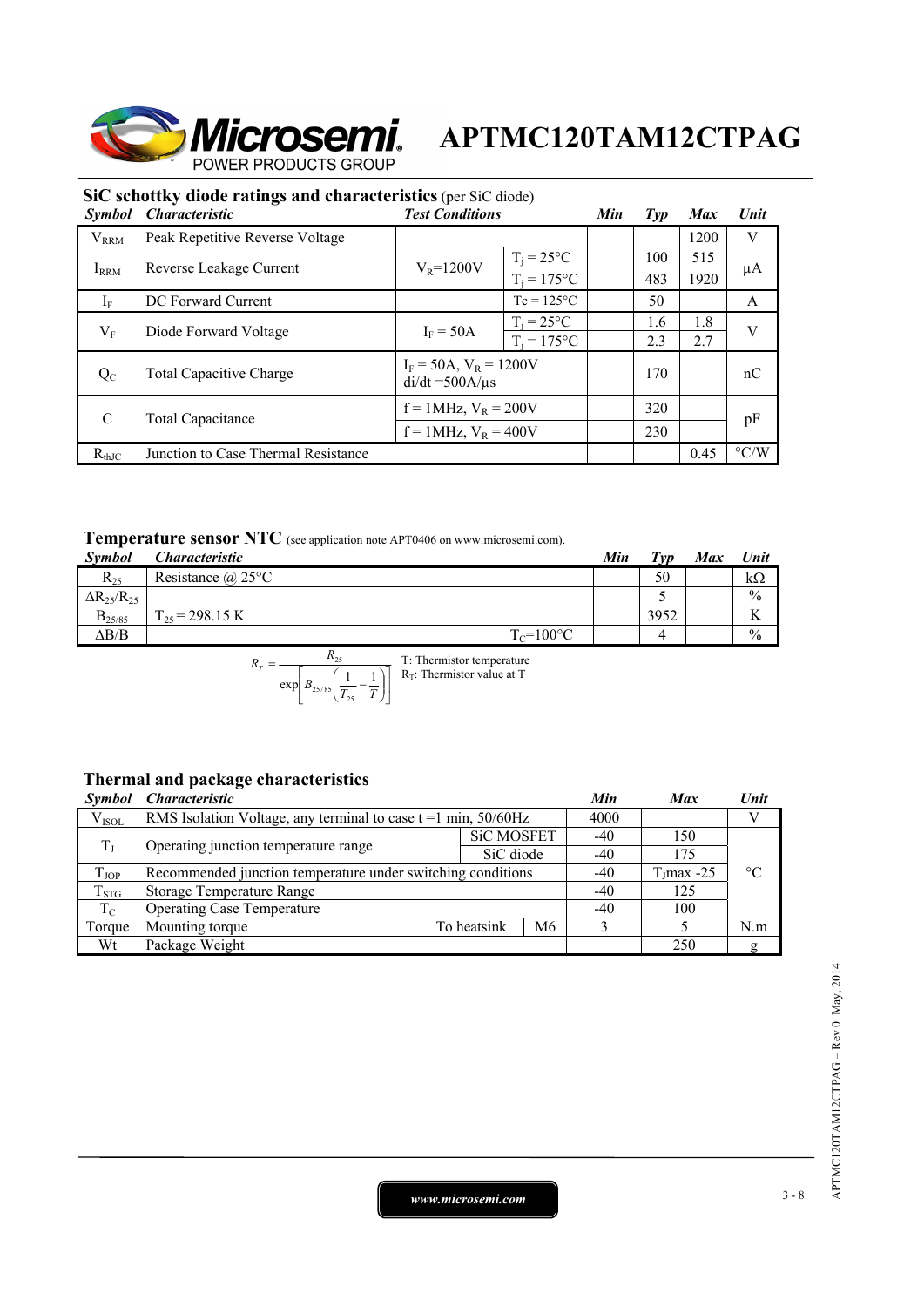



See application note 1902 - Mounting Instructions for SP6-P (12mm) Power Modules on www.microsemi.com

*www.microsemi.com* 4-8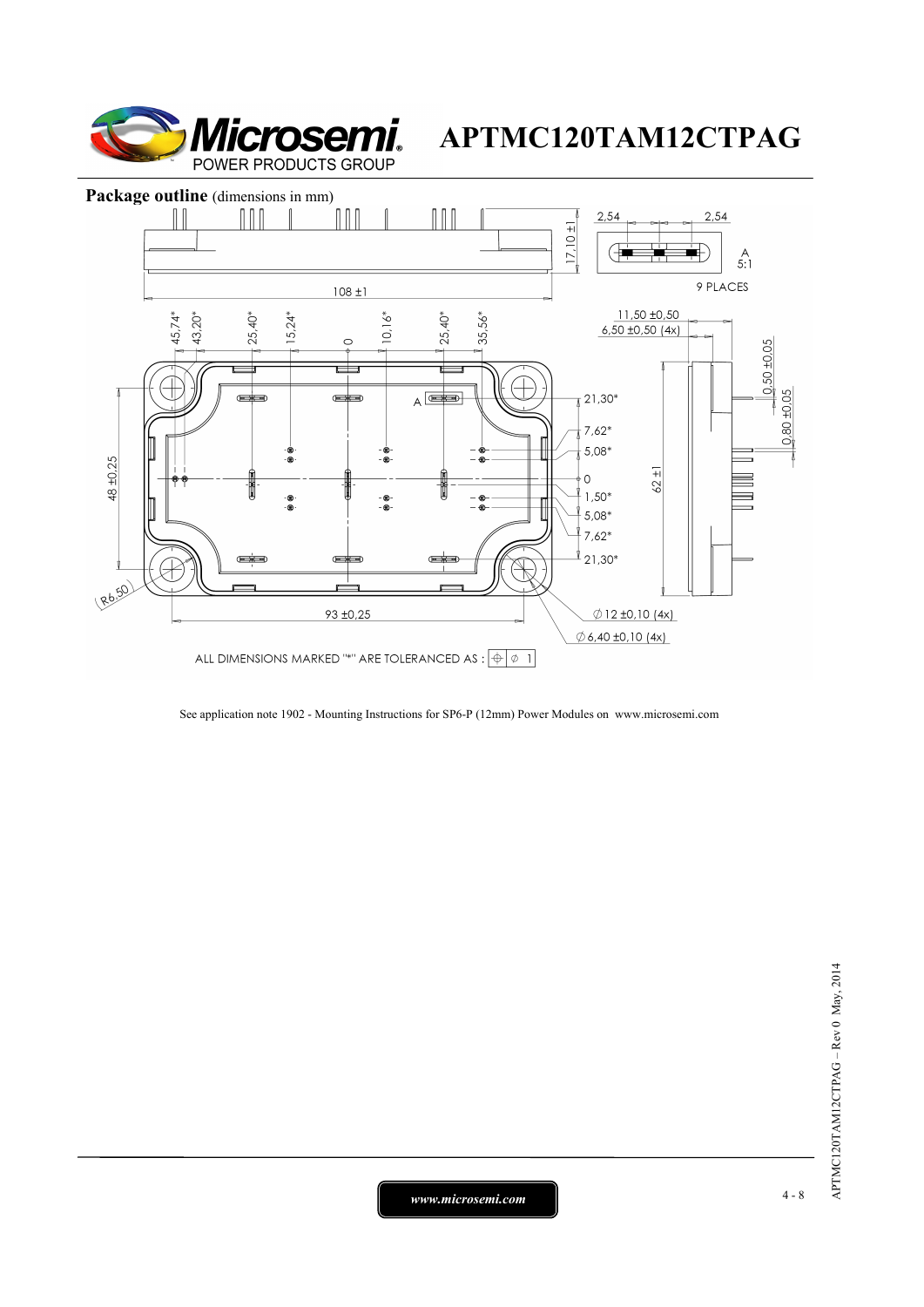

 $15V$ 

#### **Typical SiC MOSFET Performance Curve**



0.14 Thermal Impedance (°C/W)  $D = 0.9$ **Thermal Impedance (°C/W)** 0.12 0.1 0.7 TIII Ш J. 0.08 חחר 0.5 0.06  $\cap$ 0.04 0.02 0.1 Ш 0.05 Single Pulse eak  $T_J = P_{DM} \times Z_{\theta}$  $_{0.00001}^{0}$ 0.00001 0.0001 0.001 0.01 0.1 1 10 **rectangular Pulse Duration (Seconds)**

Eon

 $=25$ 

**E**off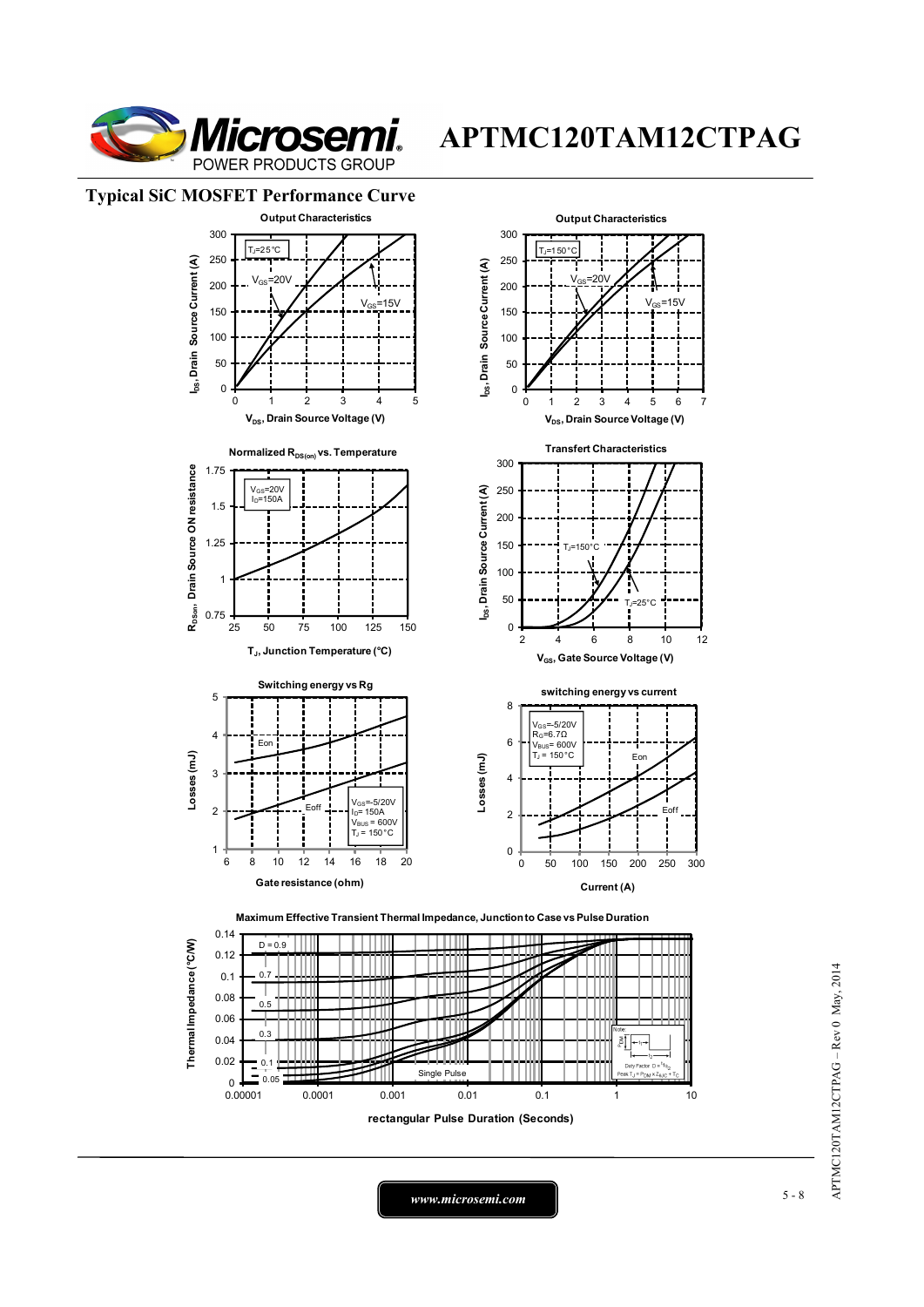





0 0.5 1 1.5 2 2.5 3 3.5 4

0

 $V_{SD}$ , Source drain voltage (V)

*www.microsemi.com* 6-8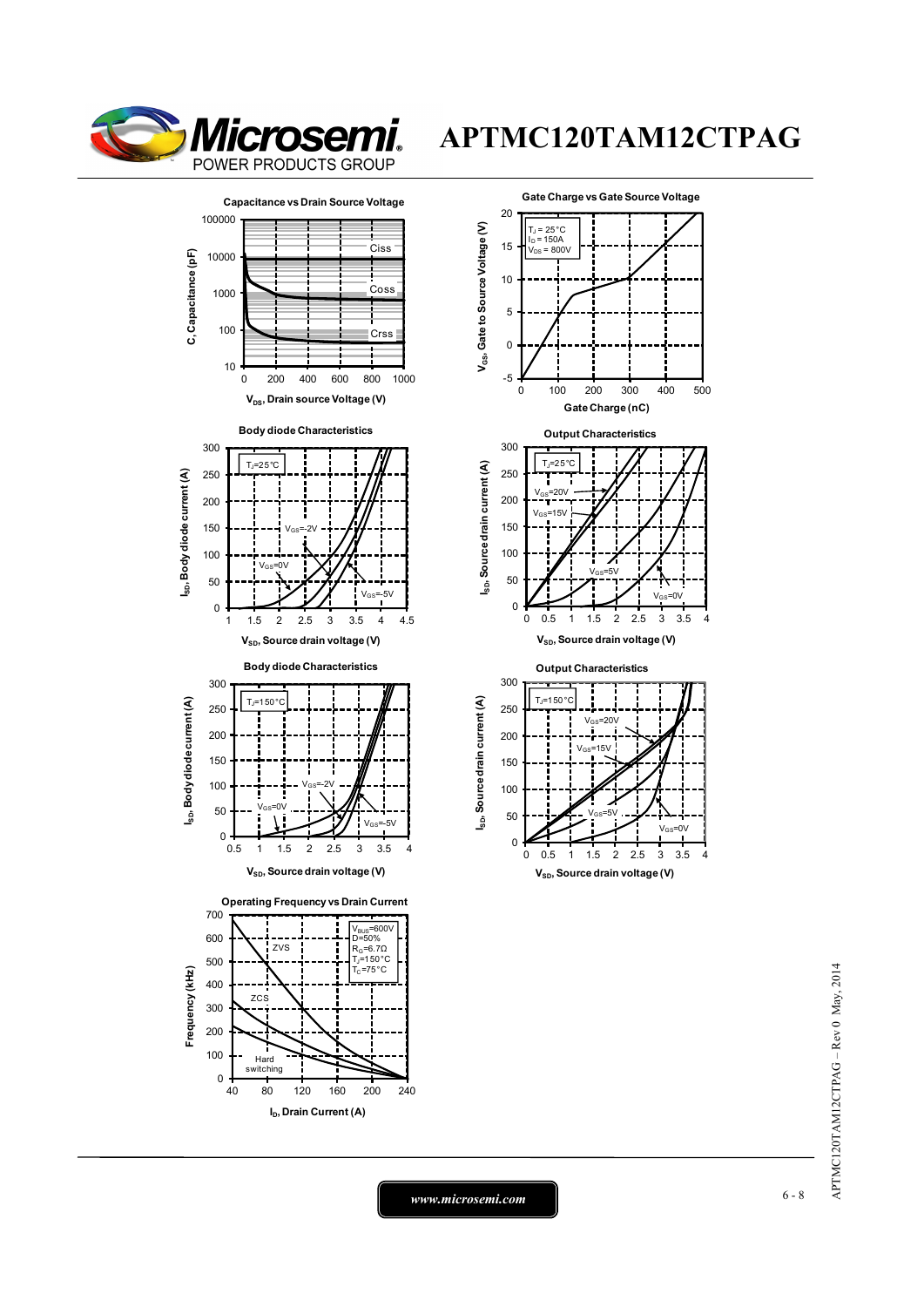

### **Typical SiC diode Performance Curve**



APTMC120TAM12CTPAG-Rev 0 May, 2014 APTMC120TAM12CTPAG – Rev 0 May, 2014

*www.microsemi.com* 7-8